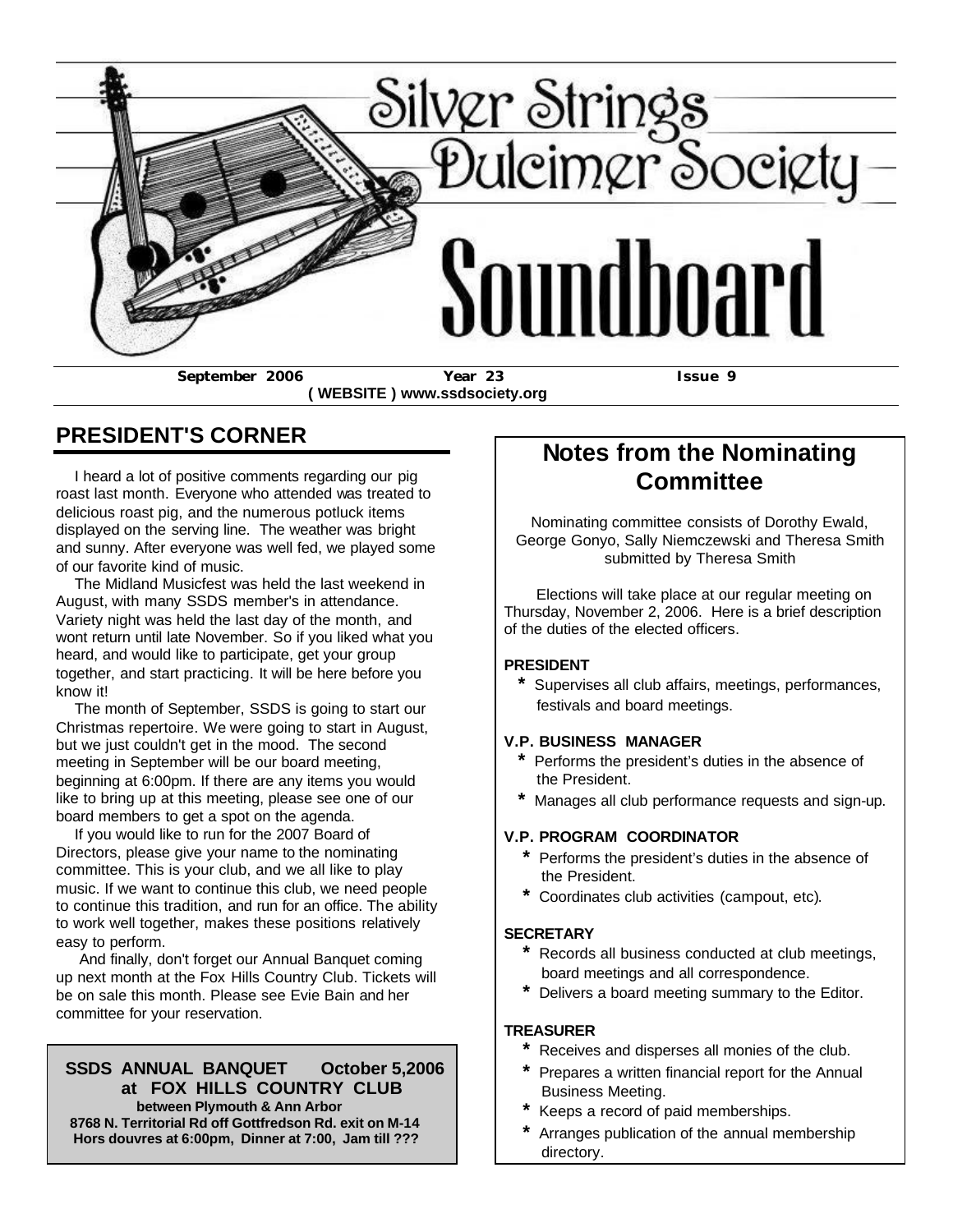### **You can BANK on this . . . . .treasurer**

 It's back to school time, so here is a science quiz to start off the school year.

**Q:** How do you keep milk from spoiling?

**A:** keep it in the cow till you need it.

And since it is the fall season, it is time to think about paying your membership dues. Several members have already insured that they will continue their valuable membership for another year. This is a reminder that payment is due by the first meeting in November, so that you are eligible to vote in the election. Renewal is a mere \$10.00 (\$.833333 per month)… better than a CD.

#### **Avoid the rush … pay now !!!**

Enjoy the fall colors ! ……………………Bob Hlavacek

#### **\* \* \* \* \* \* \* \* NEW MEMBERS** We have added 15 new members this year. Here are the two newest: Beverley Scott Kay Huebner Dake 38070 Sherwood Lane 5298 Van Amberg Westland, Mi. 48185 Brighton Mi. (734)722-8153 (810)229-3188 **\* \* \* \* \* \* \* \***

### **V.P. Programs . . . . . . . . . . . . . . .**

Hello folks!

 If you are interested in running for Vice-president of programs, here are some of your duties.

 Coordinate programs (campout picnics, banquets, etc.) or appoint committees.

. Coordinate snacks & arrange kitchen cleanup after breaks. Marlin Marlin Marlin Marlin

### **Secretary's Notes . . . . . . . . . . . .**

Well folks, our elections will soon be here. If you are interested in being secretary here are some parts of the job:

- 1. Pick up SSDS mail at the post office at Merriman and Cherry Hill. They are open to 7:00PM I pick it up on my way to the meeting, every two weeks
- 2. Take notes at meetings and provide them to the Soundboard editor for the newsletter.
- 3. Send get well cards, flowers or gifts for hospitalizations or funerals.
- 4. Announce illness or deaths of our membership or their family. Welcome new members. Carol

# **V.P.Business . . . . . . . . . . . . . . .**

 The summer season is almost a memory, with the Labor Day weekend upon us. It's time to shake off the festival dust from our instruments and get back into the swing of things here at home base. We have several playdates booked for October. Here's what's on the calendar:

- Sat, Oct. 7 Eastern Michigan University, Family Day time T/B/A
- Fri, Oct. 20 Maple Heights Senior Home, Allen Park 6 PM

Sun, Oct 22 – U-M Matthei Botanical Gardens, 3:30 PM

The October 22 date has enough players. This is a rebooking of a June date that was postponed. We can add a few more people to EMU; and Maple Heights is open. Please sign up at an upcoming meeting or send me an e-mail.

 Remember we also have a Board of Directors meeting scheduled for September 21, and, a "don't miss it event" -- our Banquet on October 5 at Fox Hills. Evie and her committee have been hard at work creating another fun-filled event with lots of surprises. Tickets will be available at the next meeting.

 Talk with you all soon. Comments or questions ? Just let me know. A contract the set of the Ramona

### **MARK YOUR CALENDAR :**

| Aug. 31 SSDS Variety Night 7:00 pm             |
|------------------------------------------------|
| Sept. 9 Uncle Carl's Jam<br>12:30 pm           |
| Senior Center Spring Arbor, Mi.                |
| Sept. 13 Happy Birthday<br><b>Ellen Yanity</b> |
| Sept. 21 SSDS Board meeting 6:00pm             |
| Good Hope Church, before jam                   |
| Sept. 30 Adrian Jam 6:30pm                     |
| United Church of ChristAdrian, Mi.             |
| Oct. 5 SSDS Annual Banquet. Plymouth           |
| <b>New board nominations announced</b>         |
| Oct. 7. SSDS Playdate time TBA                 |
| EMU family day Ypsilanti                       |
| Oct. 20 SSDSD Playdate 6:00pm                  |
| Maple Hts Sr. Home Allen Park                  |
| Oct. 22 SSDS Playdate 3:30 pm                  |
| <b>U-M Botanical Gardens Ann Arbor</b>         |
| Nov. 2SSDS Board elections & jam               |

 Many of the Silver Strings players also enjoy other jams in the area. Uncle Carl's Dulcimer Club meets near Jackson once a month. The Adrian Jam is musicians from around the state who enjoy getting together once a month to jam, and the community provides a large audience of people who welcome the free concert… a "small town" night out, with fun music. The Paint Creek Folklore Society meets monthly in Rochester Hills, and Howell offers LAMS (Livingston Acoustical Music Society). These offer many opportunities to continue jamming, when the summer festivals are over.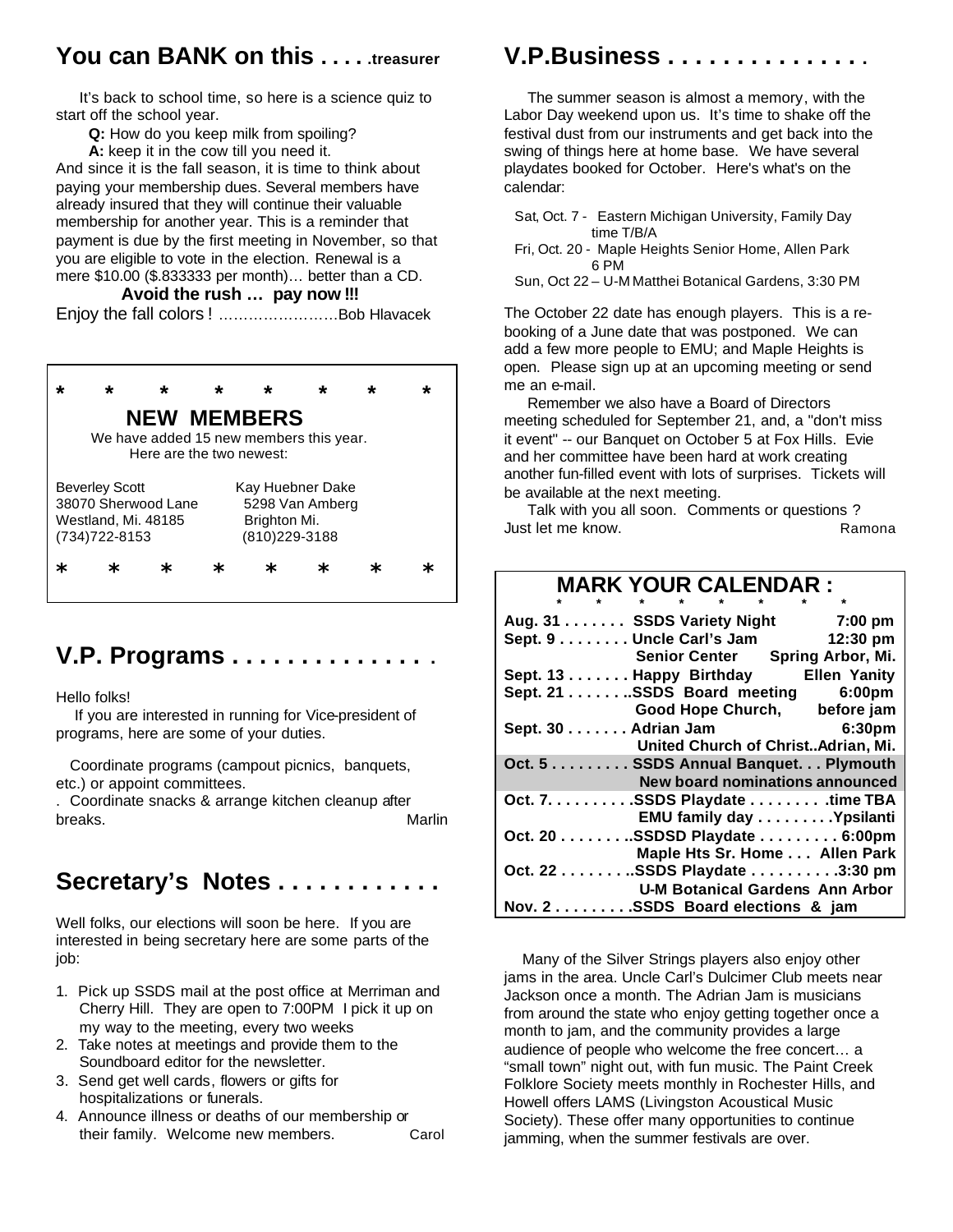## **Notes from the MUSIC MAN . . .**

 Well, summer is fast fleeting and fall is not far behind. Guess what? That means Christmas play dates are coming quicker than we think.

 I chose "The Bells of St. Mary" for the tune of the month and also, for our Holiday play list. This song is to be plucked by the Hammered Dulcimers and should give us another dimension for our play dates.

 I added two or three different songs to the September play list, so practice, practice.

 Let's use the fourth Thursday of September and October for Christmas music practice only. We can also, play a few at each jam session………………..……Roger.

|     |     | <b>SSDS Sept. Play List</b> |         | first |
|-----|-----|-----------------------------|---------|-------|
| key |     |                             |         | note  |
| 1   | G   | Westphalia Waltz            | 2X      | D     |
| 2   | C   | Julida Polka                | 3.5     | G     |
| 3   | G   | Peek-A-Boo Waltz            | 3x      | F#    |
| 4   | G   | Dusty Bob's Jig             | 3x      | D     |
| 5   | D   | Hey Polka                   | 4x      | Α     |
| 6   | D   | Chinese Breakdown           | 3x      | A     |
| 7   | G   | Maggie                      | 3x      | B     |
| 8   | G   | Silver and Gold             | 3X      | B     |
| 9   | G   | Eddie's Reel                | 3x      | D     |
| 10  | G   | Down Yonder.                | 3X      | B     |
| 11  | Am  | Katushka                    | 5X      | A     |
| 12  | D   | The Road to Boston          | 3x      | F#    |
| 13  | D   | The Ashgrove                | 3x      | A     |
| 14  | G   | <b>Red Wing</b>             | 3x      | D     |
| 15  | G   | Rosin the Beau              | 3X      | D     |
| 16  | G   | <b>Tick Tock Polka</b>      | 3X      | D     |
| 17  | DA  | Maple Sugar                 | 31/2    | F#    |
| 18  | Em  | Missouri                    | 3x      | F     |
| 19  | D   | Beaumont Rag                | 3x      | G     |
| 20  | G   | Southwind                   | 3x      | D     |
| 21  |     | Endless Medley:             | 2ea     |       |
|     | D   | Ragtime Annie               | 2X      |       |
|     | D   | Soldiers Joy                | 2X      |       |
|     | D&G | <b>Golden Slippers</b>      | $2X$ ea |       |

**-** A man walked into a bar with an alligator, and asked the bartender, "Do you serve banjo players here ?"

**-** "I sure do," Replied the bartender.

**-** "Good", said the man. "Give me a beer, and I'll have a banjo picker for my 'gator".

### **Holidays are coming . . . . . . .**

 **Start practicing !…Roger**

|    |     | <b>Holiday Play List</b> |         | first     |
|----|-----|--------------------------|---------|-----------|
|    | key |                          |         | not       |
|    |     |                          |         | е         |
| 1  | G   | Jingle Bells             | $Ch+2$  | B         |
| 2  | G   | <b>Red Wing</b>          | 3X      | D         |
| 3  | G   | Away in a Manger         | 3x      | D         |
| 4  | G   | Deck the Halls           | 3x      | D         |
| 5  | G   | Red Apple Rag            | 3x      | D         |
| 6  | C   | Winter Wonderland        | 2x      | G         |
| 7  | C   | Silver Bells             | 3x      | C         |
| 8  | G   | The Bells of St, Mary    | 3x      | D         |
| 9  | Em  | We Three Kings           | 3x      | B         |
| 10 | G   | I'll Remember you Love,  | 2x      | B         |
| 11 | G   | Joy to the World         | 3x      | G         |
| 12 | G   | Let it Snow              | 2x      | D         |
| 13 | D   | <b>Festival Rag</b>      | 3x      | Α         |
| 14 | D   | Rudolph                  | 3x      | Α         |
| 15 | Dm. | Greensleeves             | 3X      | D         |
| 16 | G   | Westphalia Waltz         | 2x      | D         |
| 17 | D   | Frosty the Snowman       | $2+end$ | A         |
| 18 | D   | Simple Gifts             | 3x      | Α         |
| 19 | G   | Angels we Have Heard     | 3x      | B         |
| 20 | G   | Silver and Gold Two Step | 3x      | B         |
| 21 | DG  | Silent Night             | 2 ea    | <b>AD</b> |
| 22 | G   | Wish you a Merry C-mas   | Ch-ch   | D         |

### **COME ONE… COME ALL… LEARN & ENJOY CONTRA-DANCING !**

 The dulcimer was a perfect accompaniment for old-time contra dancing "way back when". That is why so much of the folk music we play today is from the contra dance friendly repertoire. If you've never been to one, here is a perfect opportunity to experience a step back in time.

 Our own "Picks & Sticks" will be performing on September 15, 2006 at Curtis Rd and Six Mile, at the Whitacre Barn in Salem, MI. 7-11pm. for a Contra / Barn Dance fundraiser for the Salem Historical Society. The income will help rebuild a historical barn / museum in the community.

 All are welcome… bring family and friends to enjoy an evening of fun. You need no partner or "know how". Young or old, they will teach you. By the end of the evening, you'll be dancing like a pro. To view the very special barn holding the dance, is worth the trip and \$5 per person or \$10 per family, admission price.